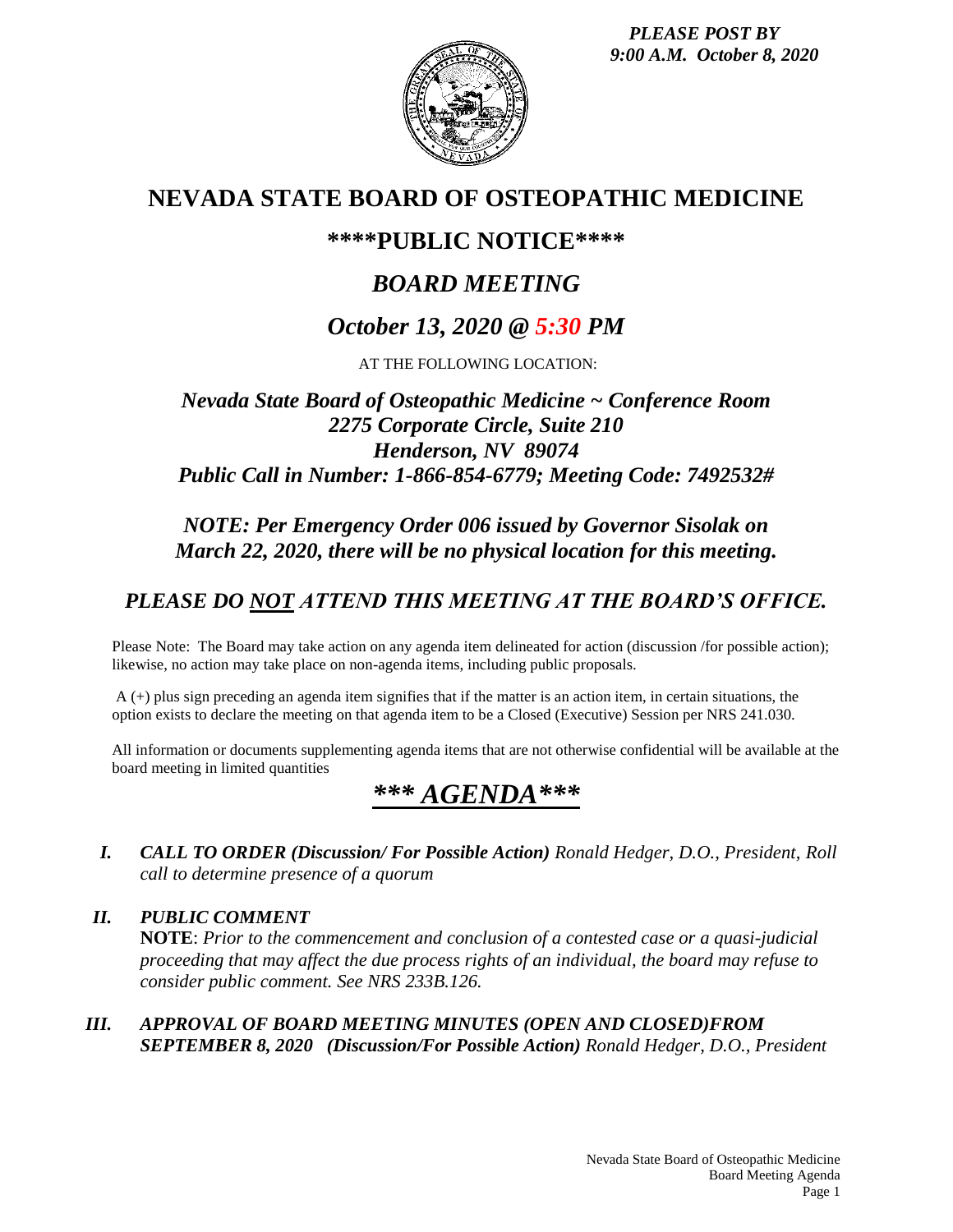## *IV. CONSENT AGENDA TO GRANT LICENSURE FOR OSTEOPATHIC PHYSICIANS, PHYSICIAN ASSISTANTS AND SPECIAL LICENSES (Discussion/ For Possible*

*Action) Ronald Hedger, D.O., President*

*Under this item the Board may consider the recommendations of the Executive Director and/or President/Vice President to grant licensure to the below listed applicants. The Board may remove any applicant's name from the consent motion, but may not discuss the contents of the application for licensure without the applicant present following proper notice pursuant to the open meeting law.*

#### **Osteopathic Physician Name Specialty**

*Rey Agatep, D.O. Pediatrics Darshana Amin, D.O. Neurology Ryan Doucette, D.O. Emergency Medicine Eric Fete, D.O. Emergency Medicine Musammar Ghani, D.O. Psychiatry Maryjane Harris, D.O. Psychiatry Nathan Kubeldis, D.O. Internal Medicine Jordan Shively, D.O. General Surgery Andrew Timothy, D.O. Internal Medicine Christopher Way, D.O. Neurology Chaoran Yu, D.O. Internal Medicine*

*Erin Davis, PA-C Alexander Daves, D.O. Sharon DelRosario Aquino, PA-C Active Not-Working Lyndal Ferreria, PA-C Randall Yee, D.O. John Holbrook, PA-C Frank Lee, D.O. Clarke Lunt, PA-C Eric Evensen, D.O. Kevin Sarna, PA-C Vincent Ho, D.O.*

#### *Special Licenses NRS.633.411:*

*Joshua Macke, D.O. Kingman/Sunrise John Scudiero, D.O. Kingman/Sunrise Clarke Snodgrass, D.O. Kingman/Sunrise*

#### *Physician Assistant Supervising Physician*

- *V. CONSIDERATION/APPROVAL OF FY 2019-2020 AUDIT AS REQUIRED PER NRS 218G.400, (Discussion/For Possible Action) Ronald Hedger, D.O.*
- *VI. CONSIDERATION/ACTION TO APPROVE POLICY IN COMPLIANCE WITH NRS 622.234 RELATING TO THE MONITORING OF WITHDRAWAL OF FUNDS, (Discussion/For Possible Action) Ronald Hedger, D.O., President*
- *VII. CONSIDERATION/ACTION TO APPROVE BOARD POLICY REQUIRED PER AB 319 (Discussion/For Possible Action) Ronald Hedger, D.O., President*
- *VIII. CONSIDERATION/ACTION TO APPROVE BOARD POLICY COMPENSATING STAFF FOR PERSONAL CELL PHONE WHILE CONDUCTING BOARD BUSINESS (Discussion/For Possible Action) Ronald Hedger, D.O., President*

#### *IX. EXECUTIVE DIRECTOR'S REPORT*

- *a. Financial Statements*
- *b. Licensing*
- *c. Board Reappointments*